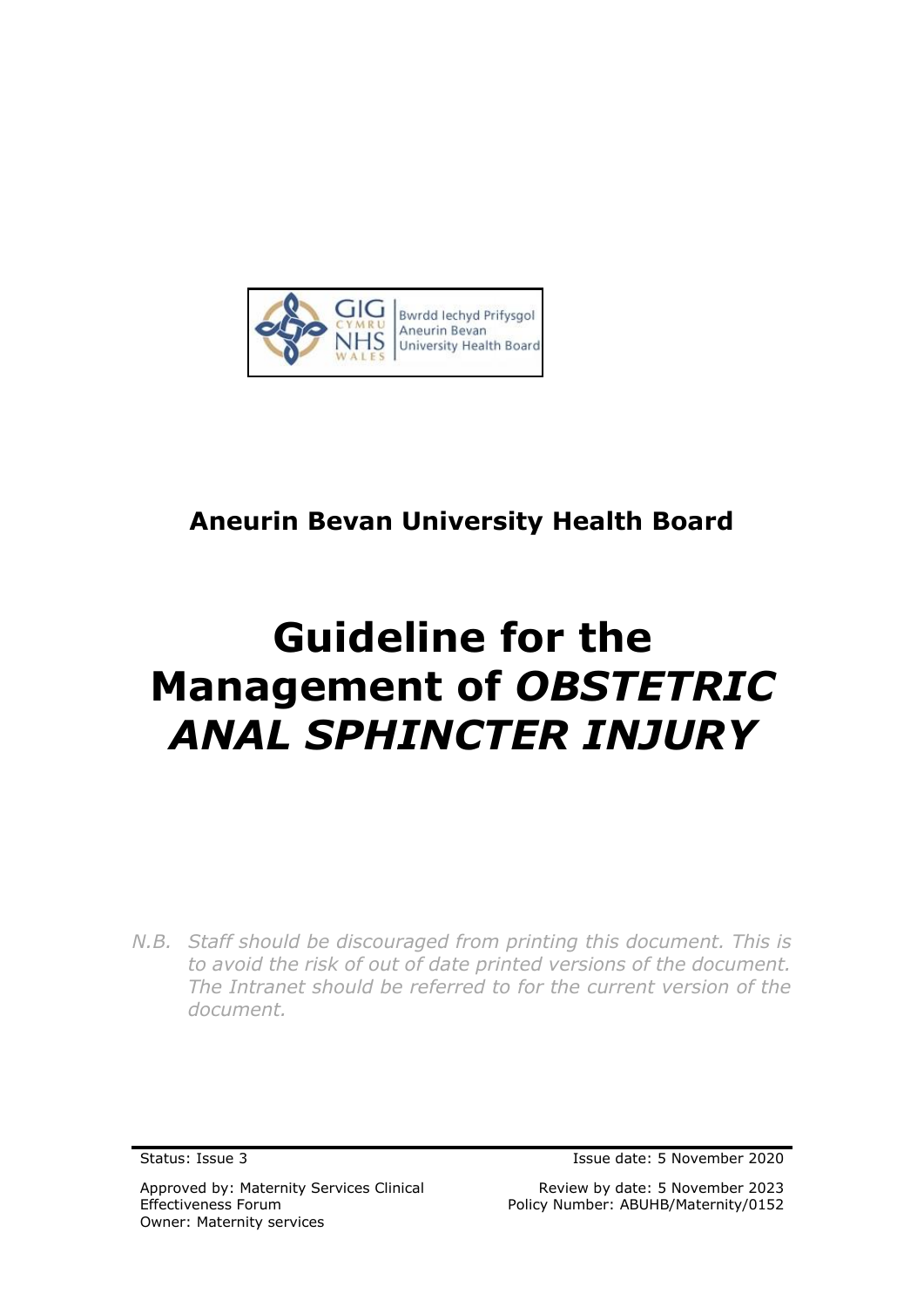### **Contents:**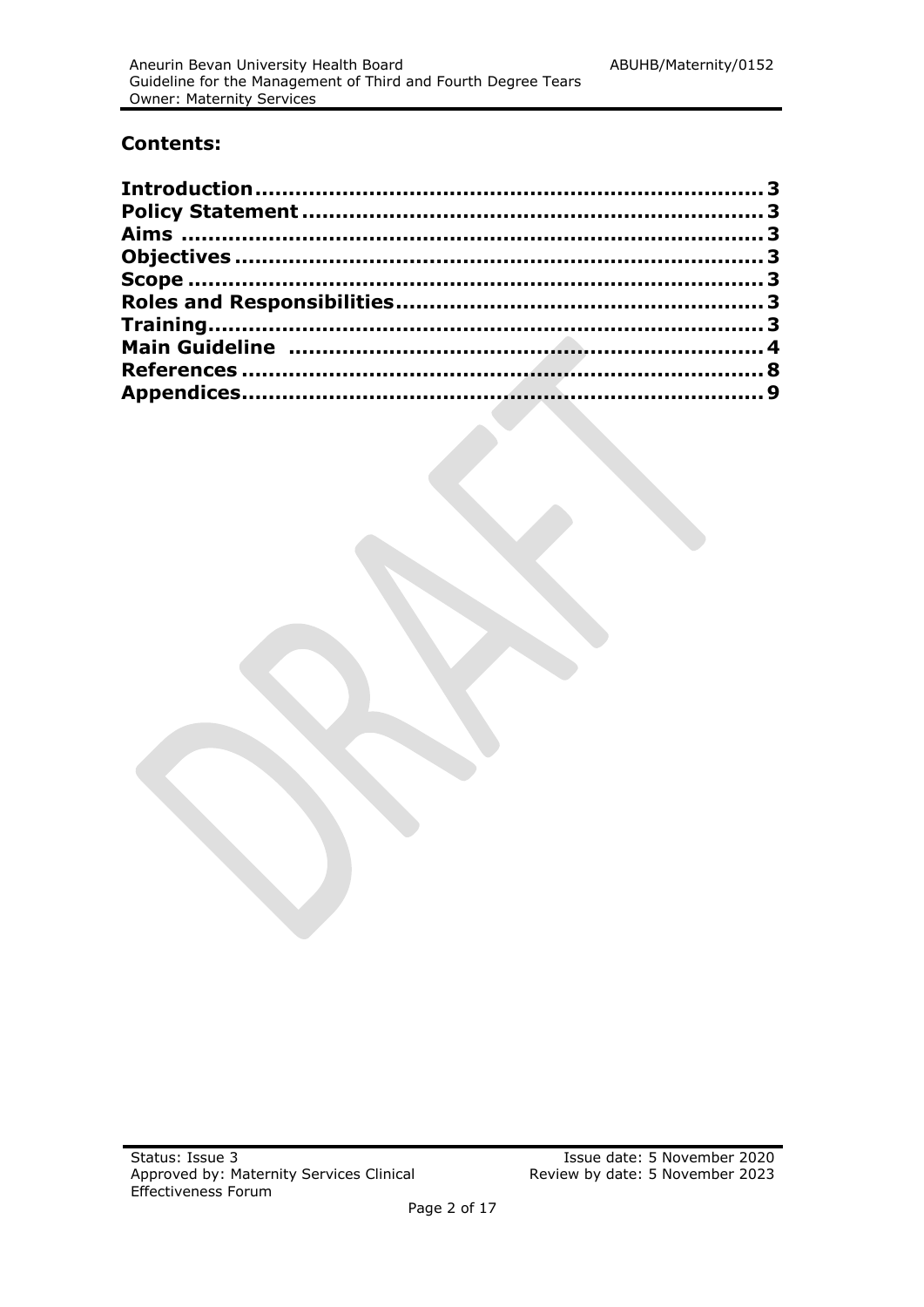## <span id="page-2-0"></span>**Introduction**

This document should act as guideline for the management of third and fourth degree perineal trauma. The views expressed in these guidelines are evidence based from NICE and RCOG guidelines and reflect professional opinion. They are designed to support safe and effective practice.

## <span id="page-2-1"></span>**Policy Statement**

A partnership in care, which offers women the optimum opportunity for good maternal and fetal outcomes. Considering at all times the maintenance of dignity and self esteem of the woman. Cross reference to relevant Standards for Health Services Wales.

### <span id="page-2-2"></span>**Aims**

To provide support for clinical decision making.

## <span id="page-2-3"></span>**Objectives**

These guidelines are designed to support safe and effective practice.

## <span id="page-2-4"></span>**Roles and Responsibilities**

Multidisciplinary communication and documentation is essential.

## **Training**

Staff are expected to access appropriate training where provided. Further training needs will be identified through appraisal and clinical supervision.

## **Monitoring and Effectiveness**

Local service Improvement Plan will guide monitoring and effectiveness.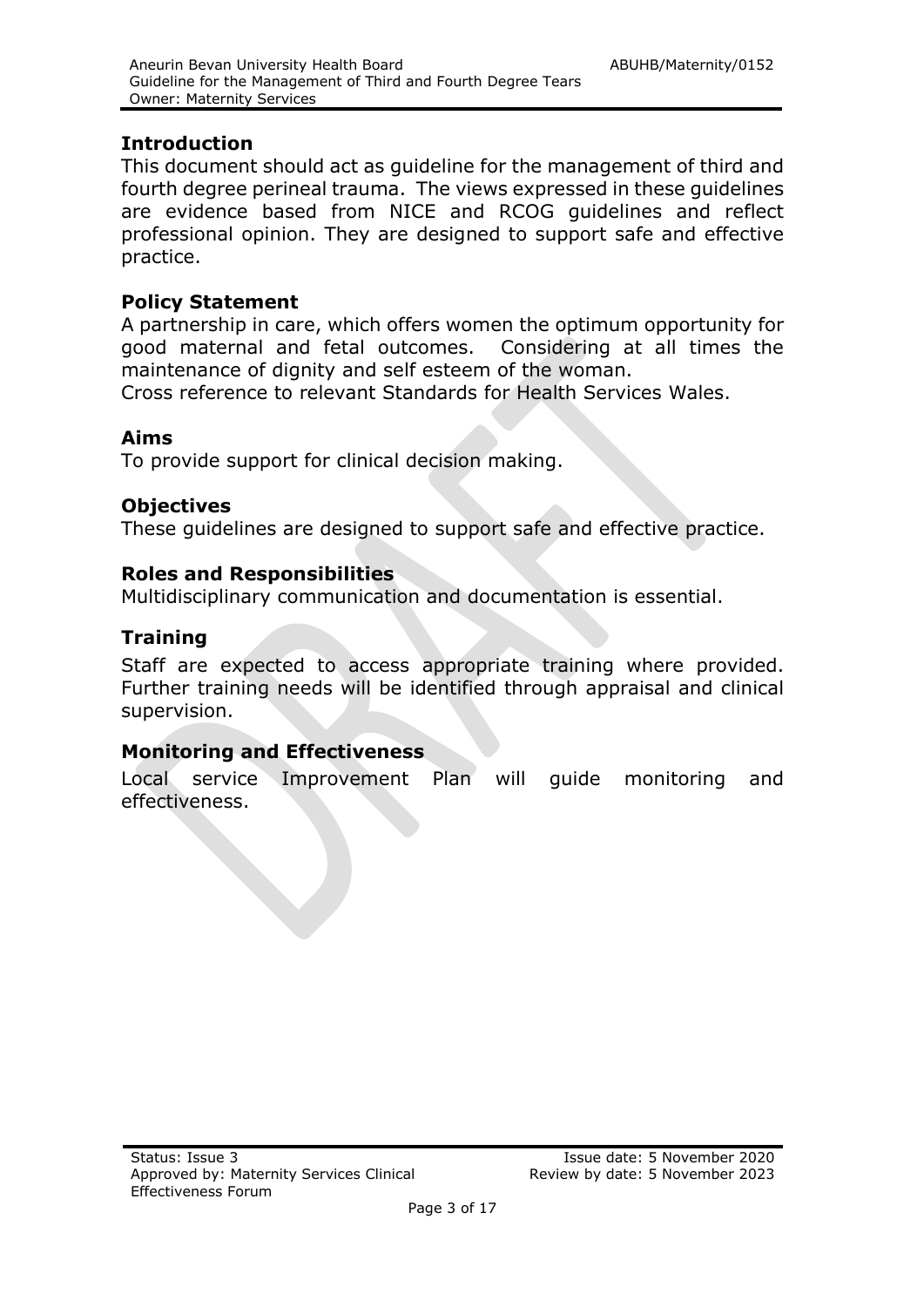## **Guideline THE MANAGEMENT OF** *OBSTETRIC ANAL SPHINTER INJURY (OASI)*

## **Background**

Incidence: overall, in the UK, 2.9% (range 0-8%). 6.1%in primiparae, 1.7% in multiparae women.

Risk factors include:

- Nulliparity
- Shoulder dystocia
- Birthweight >4kg
- Occipito-posterior position
- Prolonged second stage of labour
- Instrumental delivery
- Asian ethnicity

However, it can occur with no risk factors

Prevention:

Medio-lateral episiotomies should be considered for all instrumental deliveries at an angle of 60 degrees away from the midline when the perineum is distended.

The evidence is conflicting *for elective episiotomies in preventing OASI Perineal protection at crowning and warm compress in second stage reduces the incidence of OASI*

## **Identification**

All women having a vaginal delivery are at risk of sustaining a *OASI.* They should, therefore, all be examined systematically, including a digital rectal examination, to assess the severity of damage *and rule out isolated rectal buttonhole tear.*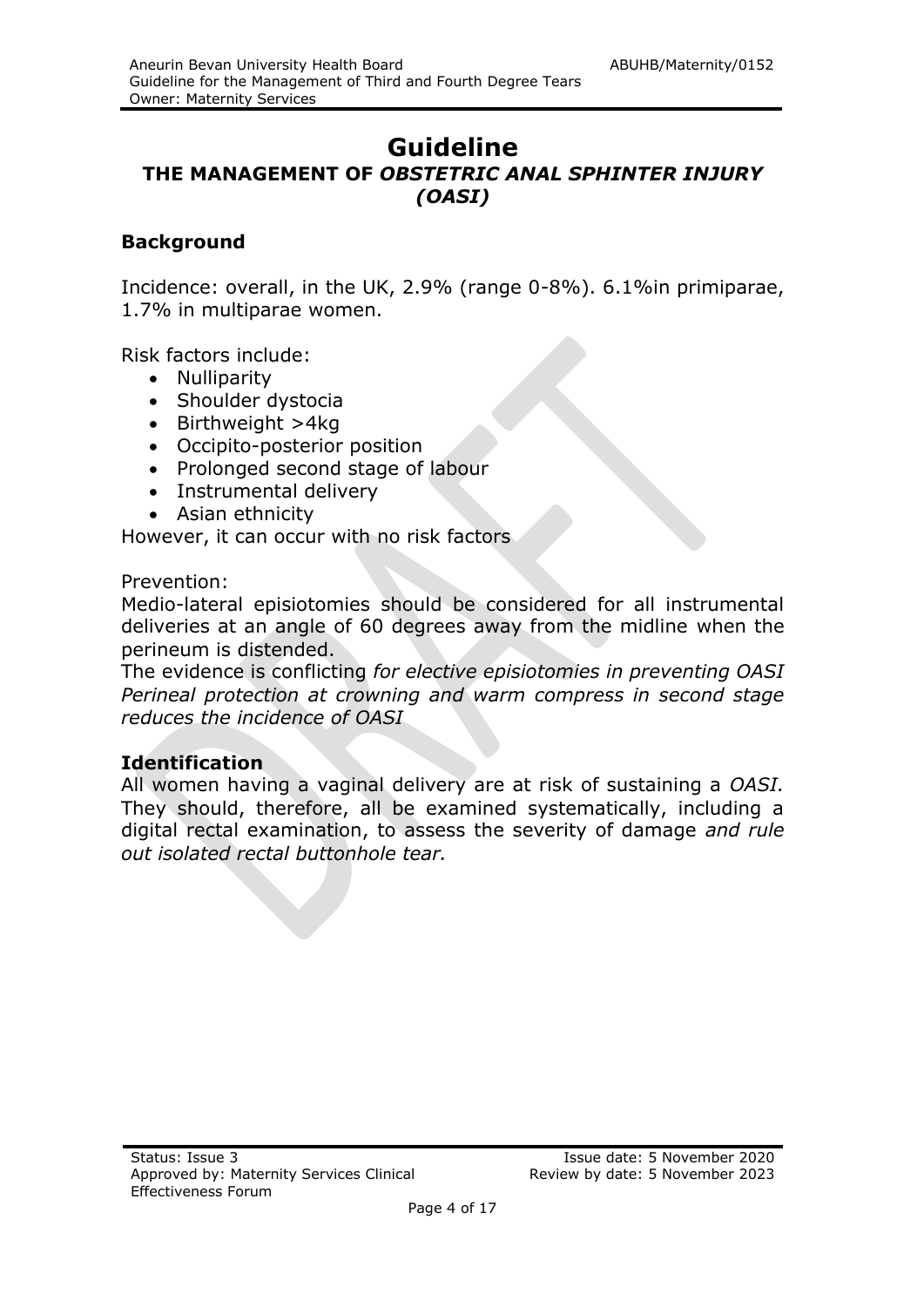### **Classification**

| $1st$ degree tear                                                             | Injury to perineal skin and/or<br>vaginal mucosa only                                                                        |  |
|-------------------------------------------------------------------------------|------------------------------------------------------------------------------------------------------------------------------|--|
| $2nd$ degree tear                                                             | Injury to perineum involving<br>perineal muscles but<br>not<br>involving the anal sphincter                                  |  |
| 3rd degree tears: injury to perineum involving the anal sphincter<br>complex: |                                                                                                                              |  |
| 3a                                                                            | <50% of external<br>sphincter<br>thickness torn                                                                              |  |
| 3b                                                                            | >50% of external sphincter<br>thickness torn                                                                                 |  |
| 3c                                                                            | Both external and internal anal<br>sphincters torn                                                                           |  |
| 4 <sup>th</sup> degree tear                                                   | Injury to perineum involving the<br>anal sphincter complex (external<br>and internal anal sphincter) and<br>anorectal mucosa |  |

Buttonhole: tear involves only rectal mucosa with an intact anal sphincter complex. (NB if not recognised and repaired, this type of tear may lead to a rectovaginal fistula).

### **Repair**

General principles:

Repair of a OASI should be conducted by an appropriately trained clinician or by a trainee under supervision in theatre under regional/general anaesthesia. Figure of eight sutures should be avoided for anal sphincter complex and anorectal mucosa as they are haemostatic in nature and may cause tissue ischaemia. A digital rectal examination should be performed after any perineal repair to ensure that sutures have not been inadvertently inserted through the anorectal mucosa. If a suture is identified it should be removed.

## How to suture *OASI*

- 1. Suturing is carried out in the operating theatre, under regional/general anaesthesia.
- 2. Use the specially prepared perineal pack. (Third degree pack).
- 3. Identify the anatomy and suture as below (see appendix 1 for detailed repair of sphincter)
	- a. Anorectal mucosa continuous or interrupted with 3-0 Polyglactin (Vicryl)
	- *b.* Internal anal sphincter end-to-end repair with interrupted or mattress sutures using 3-0 *Polydioxine(PDS) or 2-0- polyglactin( Vicryl).*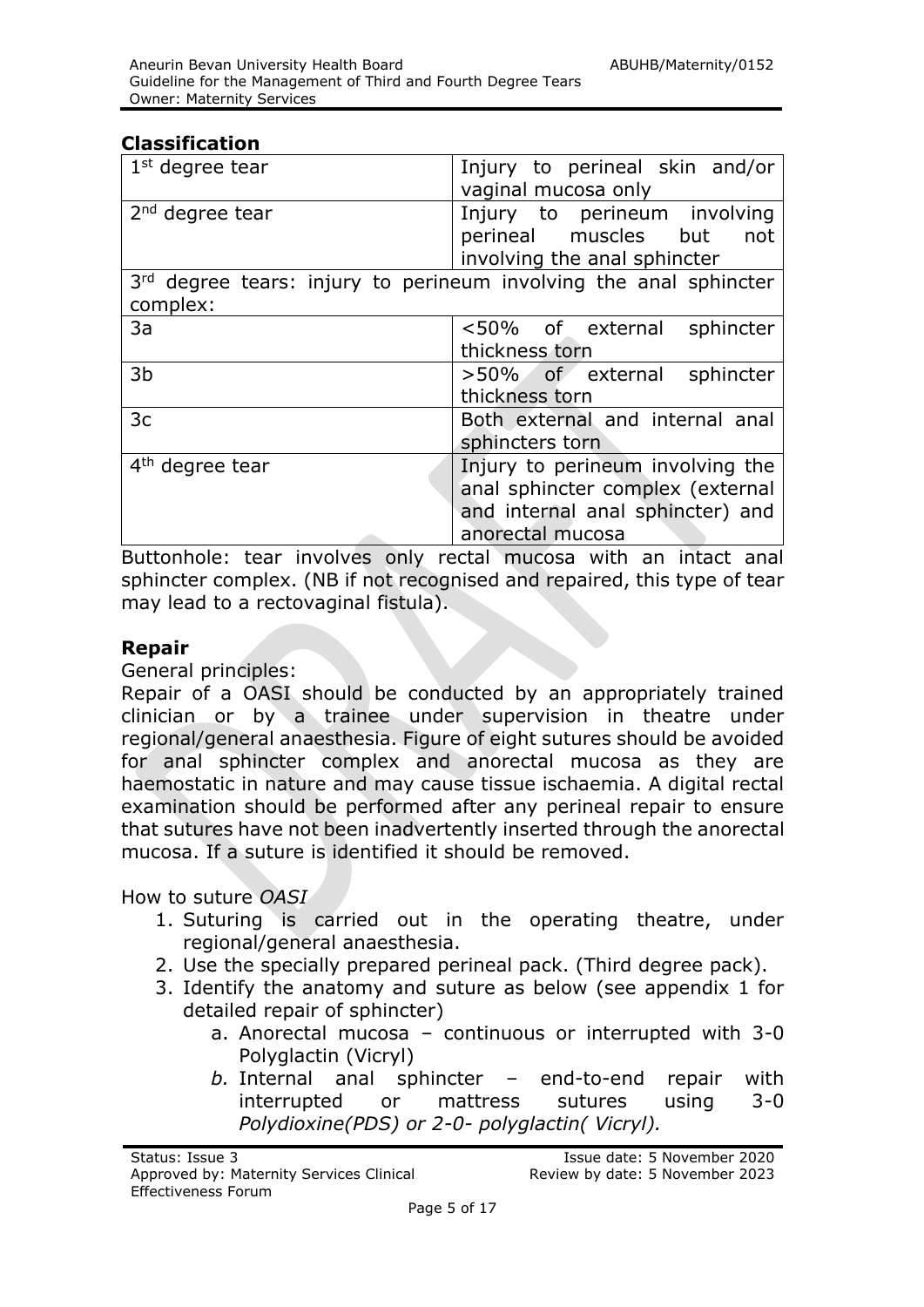- c. External anal sphincter if full thickness either overlapping or end-to-end repair; if partial thickness (all 3a and some 3b tears) end-to-end repair using 3-0 PDS
- d. Bury anal sphincter complex surgical knots beneath the superficial perineal muscles
- 4. Digital rectal examination to ensure that sutures have not been inadvertently inserted through the anorectal mucosa. If a suture is identified it should be removed.
- 1. Cefuroxime 1.5gi.v and Metronidazole 500mgi.v (at repair) with Cefalexin 500mg tds and Metronidazole 400mg tds for 1 week.
- 2. 10 days of lactulose *10mls* Twice daily
- 3. Document perineal repair ORMIS theatre op-note and complete *OASI* proforma (Appendix 4). Documentation should include an accurate detailed account covering the extent of the trauma, the anatomical structures involved, method of repair and suture materials used.
- 4. Debrief woman and provide written information (appendix 2)
- 5. Refer all women for pelvic floor physiotherapy (appendix 3)
- 6. Follow-up 6-12 weeks.

## **Potential complications / Risk Management**

When torn, the ends of the muscle fibres of the external anal sphincter tend to retract under the skin. Failure to recognise the extent of the trauma and to achieve complete repair can lead to long term sequelae such as faecal incontinence or rectovaginal fistula. Tissue is often oedematous and bleeding immediately post-delivery making identification of muscle and repair difficult. Partial damage to the anal sphincter can have as much impact on future continence as complete disruption.

## **Post-operative management**

- Debrief the woman and explain the nature of the injury and the repair performed, including prognosis that 60-80% of women are asymptomatic 12 months following delivery. Support this with written documentation (appendix 2).
- 7 days of broad-spectrum antibiotics to reduce the risk of postoperative infections and dehiscence.
- A post-operative laxative for 10 days, is recommended to reduce the risk of wound dehiscence. Bulking agents are no longer recommended. Stress the need to avoid constipation – encourage fluids/fibre intake etc.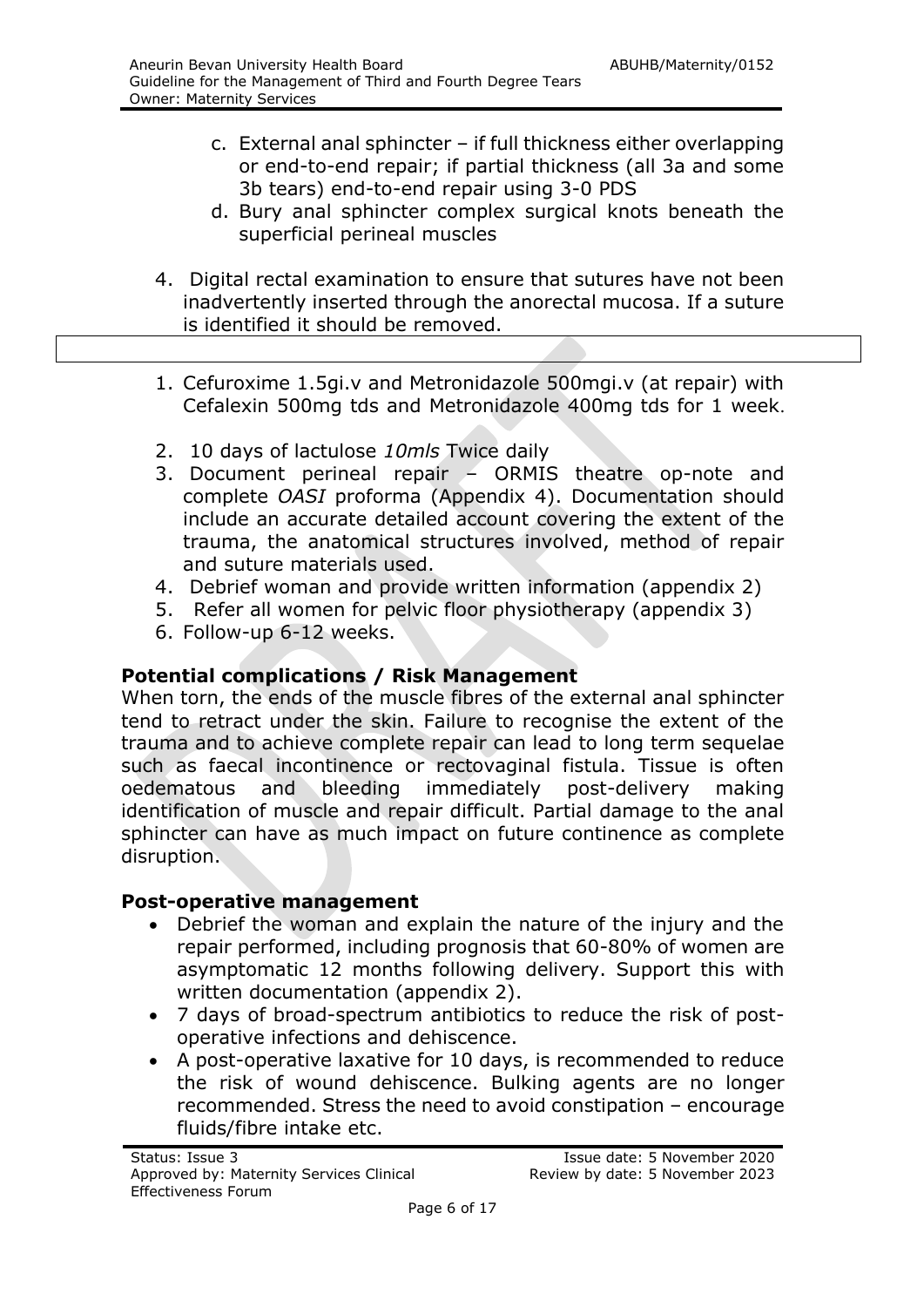- Refer for pelvic floor physiotherapy and encourage women to actively participate (appendix 3 for referral).
- Postnatal follow-up *( virtual/face to face*) 6 weeks post-partum *with own consultant, if persistent symptoms then refer to Pelvic physiotherapy and Urogyn team.*
- Advice on hygiene especially following defecation.
- Advise women of potential for faecal incontinence encourage women to report any incidence as soon as possible. Where 4th degree tear occurs women are advised to remain in hospital until bowels open.
- Advise women that the effect of the repair may deteriorate over time (even as late as 12 months later) so women must be advised to report any future deterioration to their GP.
- If a woman is experiencing incontinence or pain at follow-up, referral to a specialist gynaecologist or colorectal surgeon should be considered.

## **Subsequent pregnancies**

Options should be discussed at the post-natal check or at booking for the subsequent pregnancy. All women should be counselled about the mode of delivery and this should be clearly documented. This should include counselling regarding the option of an elective caesarean for women who are symptomatic or have abnormal endoanal ultrasonography and/or manometry.

The role of prophylactic episiotomy is unclear, with no definitive evidence that episiotomy reduces the risk of *OASI.* Therefore, an episiotomy should only be performed if clinically indicated.

## *RISK MANAGEMENT*

*DATIX Patient debriefing and patient information leaflet ( APPENDIX 2)*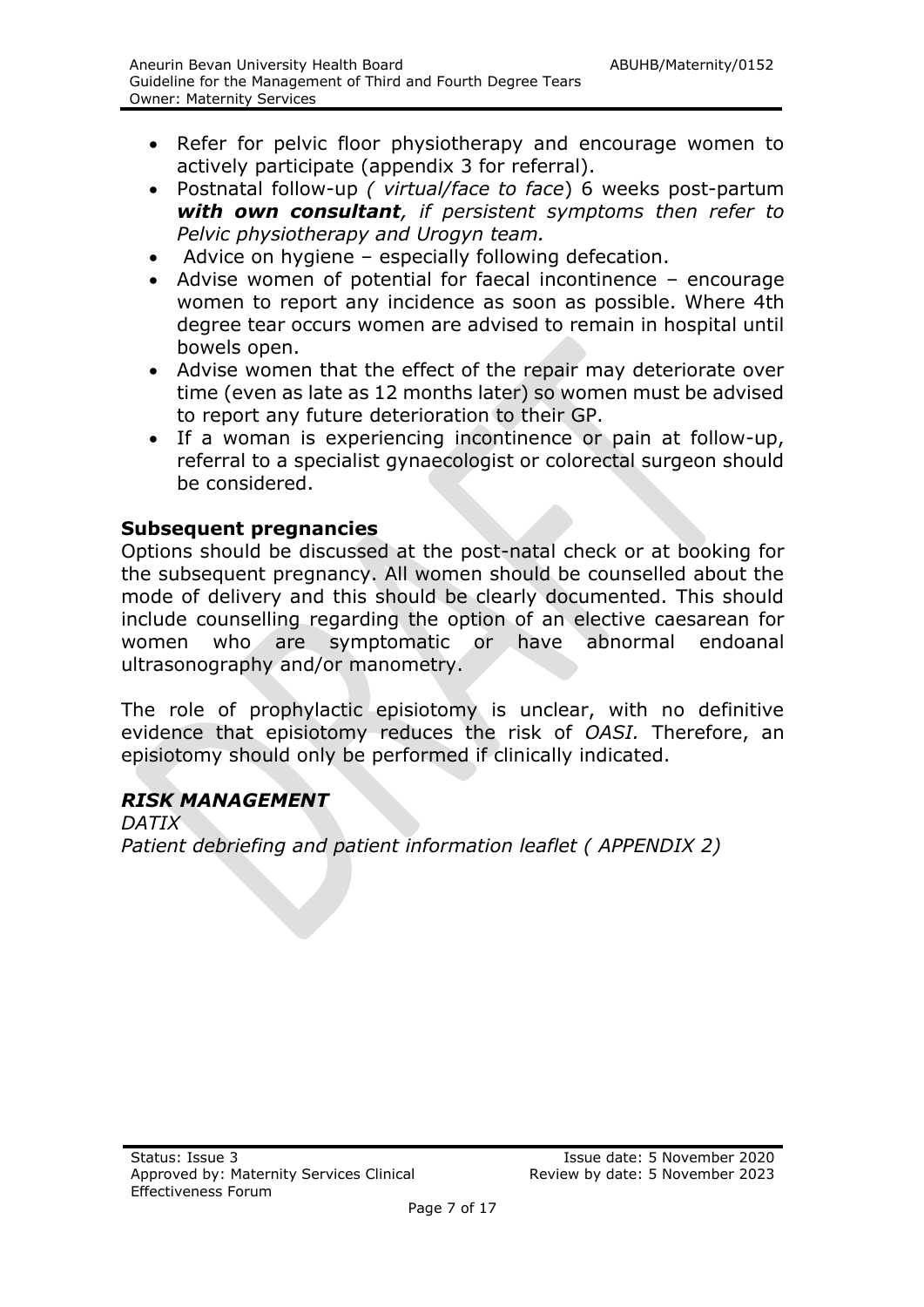#### **References**

- 1. Royal College of Obstetricians and Gynaecologists, 2015. Greentop Guideline No.29: The management of third- and fourthdegree perineal tears. RCOG Press, London
- 2. NICE clinical guidelines No. 190, 2014. Intrapartum care: Care of healthy women and their babies during childbirth, London UK.
- *3. Information for you (RCOG) Care of third –or fourth- degree tear that occurred during childbirth (OASI) published 29/10/2019*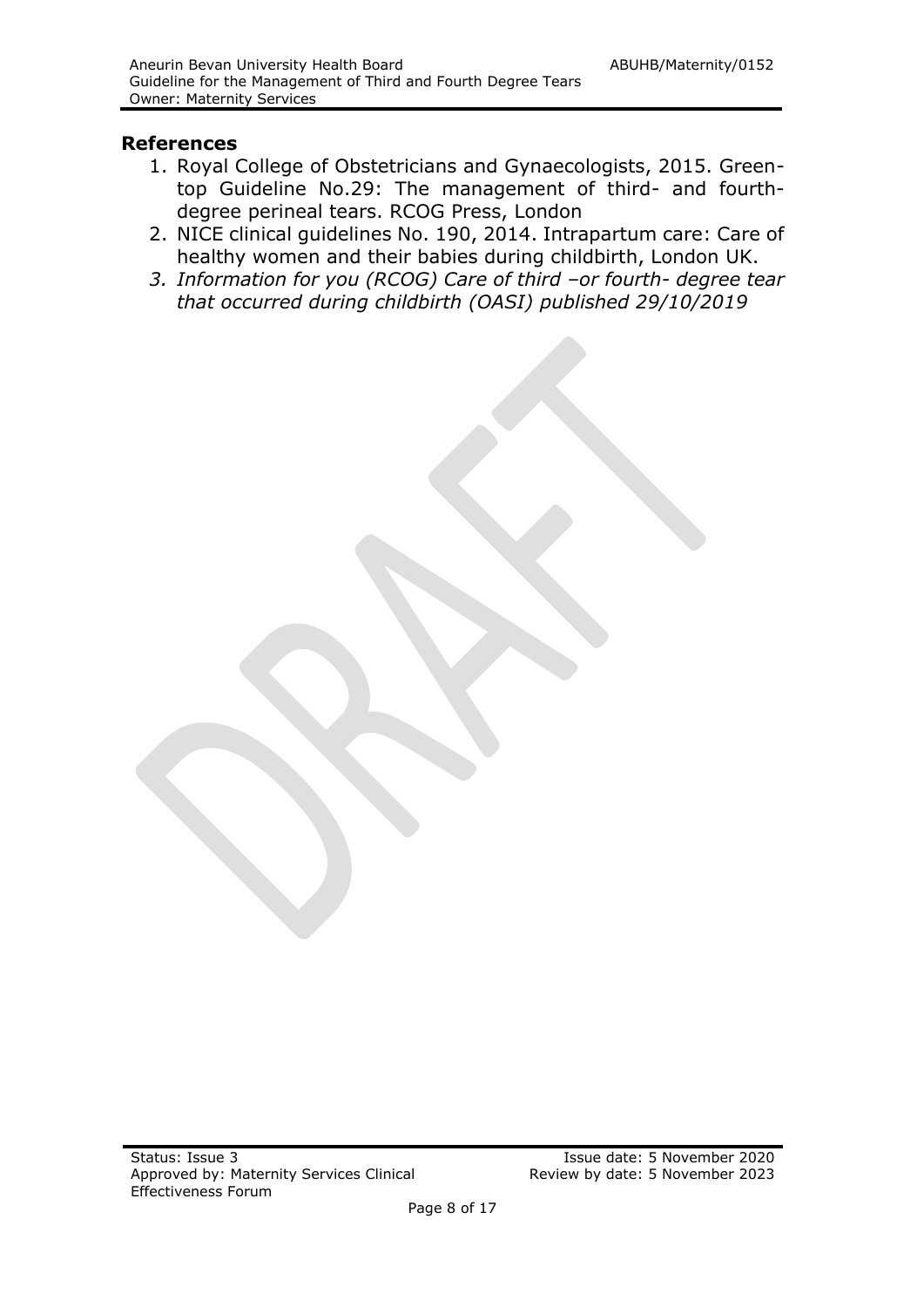## **Appendix 1**

## **Repair of sphincter**

 The external anal sphincter is grasped with Allis tissue forceps, muscle is mobilised and pulled across. Suture with end-to end technique for all partial thickness (all 3a and some 3b tears); if full thickness either overlapping or end-to-end repair are appropriate using 3-0 PDS/2-0 *Polyglactin(Vicryl)*



Fig. 5. Diagrammatic illustration to demonstrate the technique of overlap repair of the external anal sphincter. As illustrated, the first suture is inserted about 1.5 cm from the torn edge of the muscle (open arrow) and carried through to within 0.5 cm of the edge of the other arm of external sphincter. A second row of sutures (small arrows) is inserted to attach the loose end of the overlapped muscle.

- The internal anal sphincter is grasped with Allis forceps and repaired end to end with interrupted or mattress sutures using 3- 0 PDS/ 2-0 Polyglactin(Vicryl)
- Anorectal mucosa is repaired with interrupted or continuous **3/0** Vicryl.
- The vaginal mucosa is sutured with continuous 2-0 vicryl rapide
- The perineal body muscles are sutured with 2-0 vicryl rapide, taking care to bury the knots of the anal sphincter complex repair beneath the superficial perineal muscles to minimize the risk of knot migration.
- Perineal skin is approximated if needed with 2-0 vicryl rapide subcuticular suture.
- Digital rectal examination should be carried out after completing the repair to ensure sutures have not been inadvertently inserted through the anorectal mucosa. If a suture is identified it should be removed.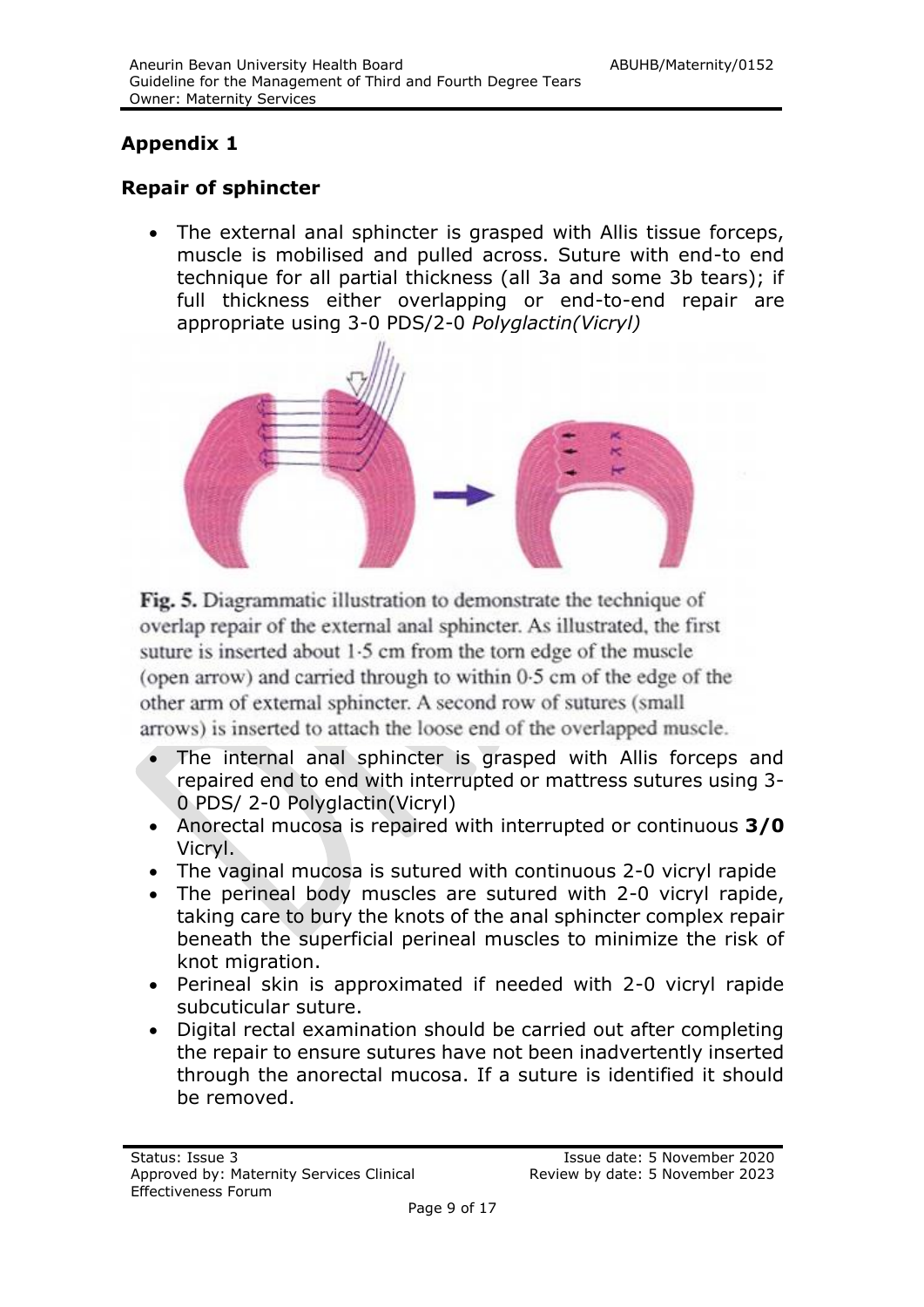## **Appendix 2—Patient information leaflet**

# **A third- or fourth-degree tear during birth (also known as obstetric anal sphincter injury – OASI) (RCOG)**

# **About this information**

This information is for you if you want to know more about third- or fourth-degree perineal tears (also known as obstetric anal sphincter injury – OASI). It may be helpful if you are a relative or friend of someone who is in this situation.

# **What is a perineal tear?**

Many women experience tears to some extent during childbirth as the baby stretches the vagina. Most tears occur in the perineum, the area between the vaginal opening and the anus (back passage).

Small, skin-deep tears are known as first-degree tears and usually heal naturally. Tears that are deeper and affect the muscle of the perineum are known as seconddegree tears. These usually require stitches.

An episiotomy is a cut made by a doctor or midwife through the vaginal wall and perineum to make more space to deliver the baby.

# **What is a third- or fourth-degree tear(OASI)?** For

some women the tear may be deeper. A tear that also involves the muscle that

controls the anus (the anal sphincter) is known as a third-degree tear. If the tear

extends further into the lining of the anus or rectum it is known as a fourth-degree tear

# **What is a rectal buttonhole?**

This is a rare injury and occurs when the anal sphincter is not torn, but there is a hole between the back passage and the vagina. This means that wind and faeces may be passed through the vagina instead of via the anus. This is not normal, and if you experience this you should see your healthcare professional urgently

# **How common are third- or fourth-degree tears(OASI)?**

Overall, a third- or fourth-degree tear occurs in about 3 in 100 women having a vaginal birth. It is slightly more common with a first vaginal birth, occurring in 6 in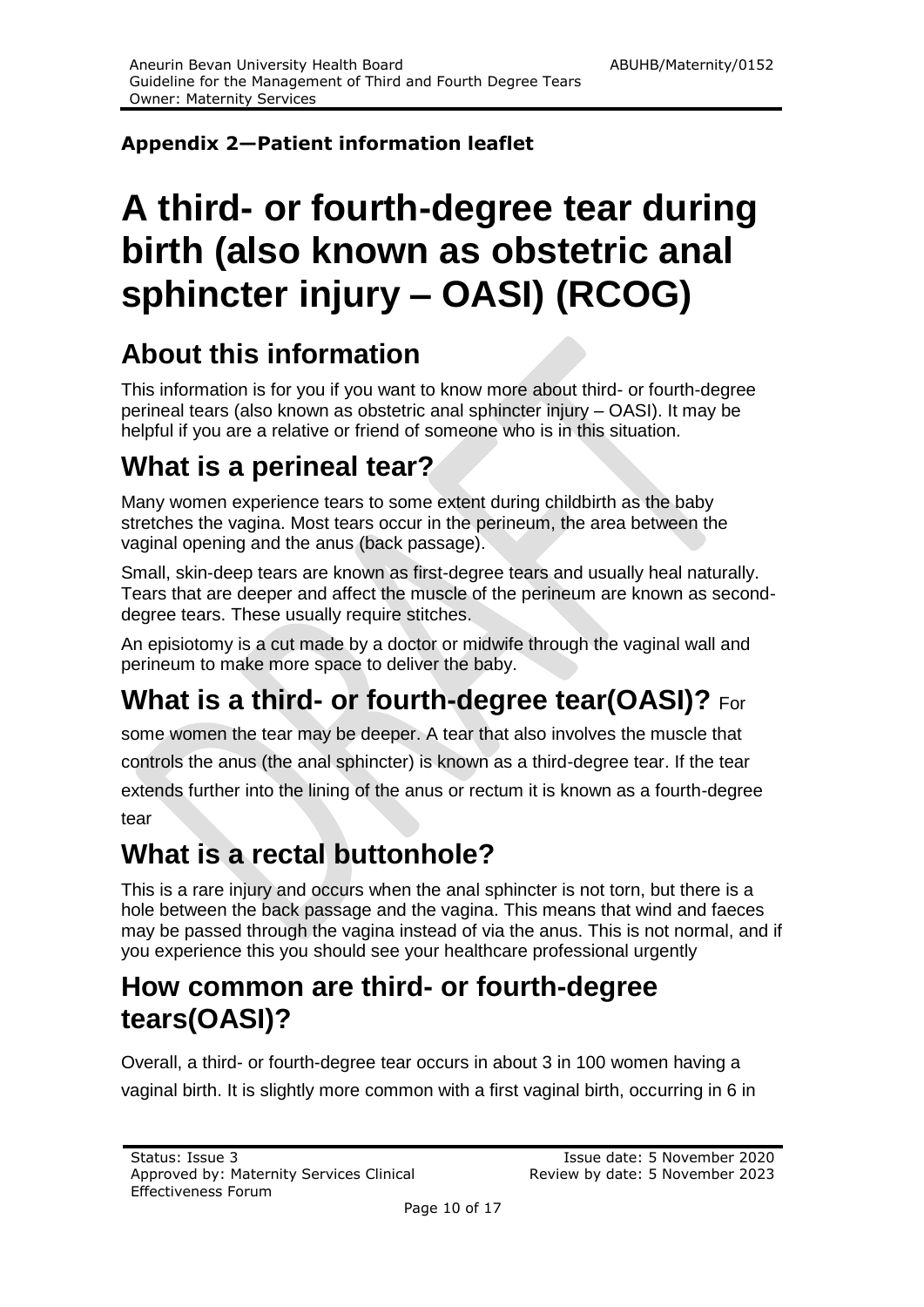100 women, compared with 2 in 100 women who have had a vaginal birth

previously

# **What increases my risk of a third- or fourthdegree tear?**

These types of tears usually occur unexpectedly during birth and most of the time it is not possible to predict when it will happen. However, it is more likely if:

this is your first vaginal birth

you are of South Asian origin

your second stage of labour (the time from when the cervix is fully dilated to birth) is longer than expected.

you require forceps or a ventouse to help the delivery of your baby – see RCOG patient information *Assisted vaginal birth (ventouse or forceps)*  (www.rcog.org.uk/en/patients/patient-leaflets/assisted-vaginal-birthventouse-or-forceps)

one of the baby's shoulders becomes stuck behind your pubic bone, delaying the birth of the baby's body, which is known as shoulder dystocia – see RCOG patient information *Shoulder dystocia* 

(www.rcog.org.uk/en/patients/patient-leaflets/shoulder-dystocia)

you have a large baby (over 4 kg or 8 pounds and 13 ounces) you have had a third- or fourth-degree tear before.

# **Could anything have been done to prevent this type of tear?**

In most instances, a third- or fourth-degree tear cannot be prevented because it cannot be predicted. However, applying a warm compress to the perineum while you are pushing does appear to reduce the chance of a third- or fourth-degree tear. Your midwife or obstetrician may protect the perineum as your baby's head is delivering and this may also help prevent a tear.

It is unclear whether an episiotomy will prevent a third- or fourth-degree tear from occurring during a normal vaginal birth. An episiotomy will only be performed if necessary, and with your consent.

If you have an assisted birth (ventouse or forceps), you are more likely to have an episiotomy as it may reduce the chance of a third- or fourth-degree tear occurring.

# **What will happen if I have a third- or fourthdegree tear?**

If a third- or fourth-degree tear is suspected or confirmed, this will usually be repaired in the operating theatre. Your doctor will talk to you about this and you will be asked to sign a consent form. You will need an epidural or a spinal anaesthetic, although occasionally a general anaesthetic may be necessary.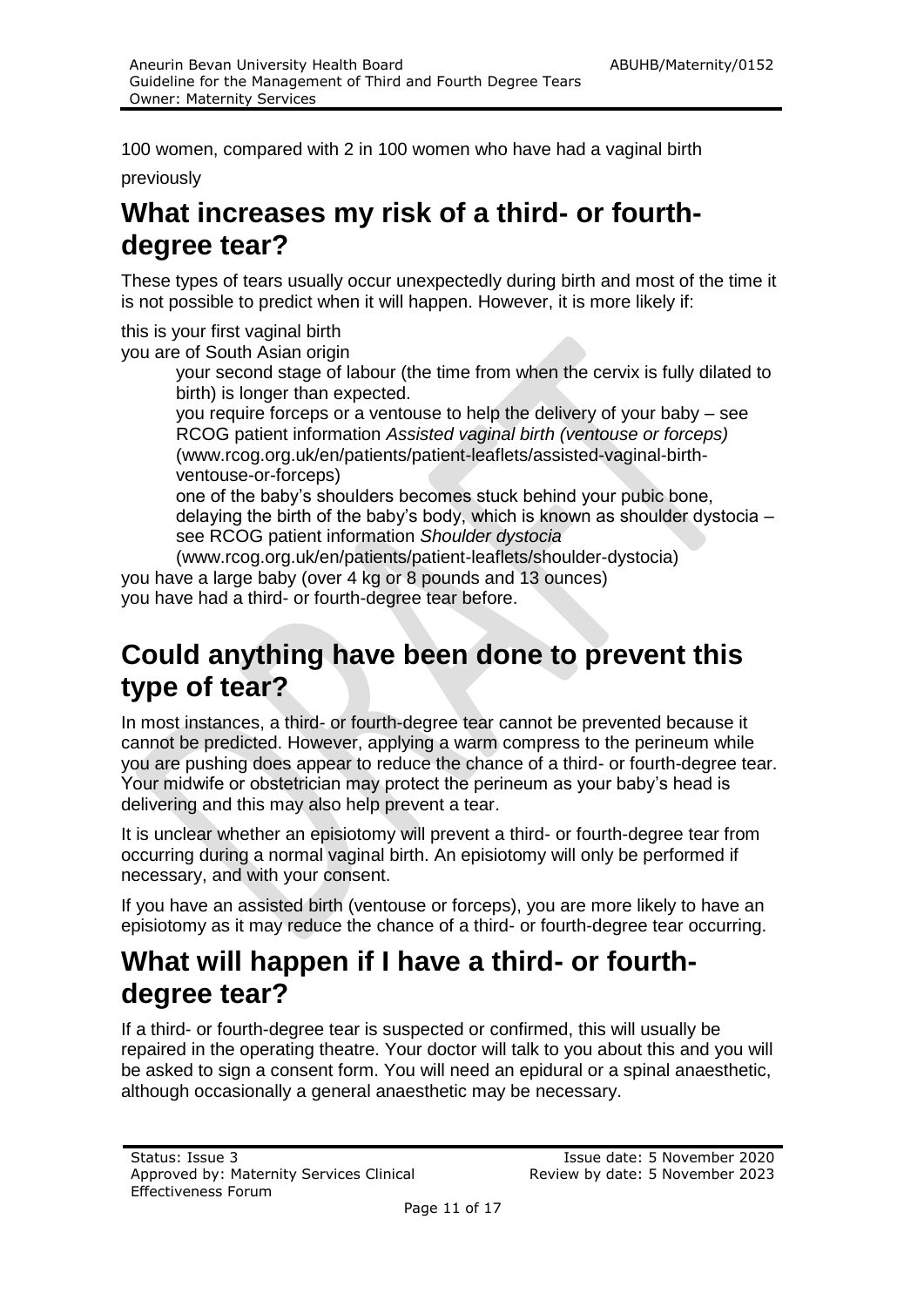You may need a drip in your arm to give you fluids until you feel able to eat and drink. You are likely to need a catheter (tube) in your bladder to drain your urine. This is usually kept in until you are able to walk to the toilet.

After the operation you will be:

- offered pain-relieving drugs such as paracetamol, ibuprofen or diclofenac to relieve any pain
- advised to take a course of antibiotics to reduce the risk of infection because the stitches are very close to the anus

advised to take laxatives to make it easier and more comfortable to open your bowels. Once you have opened your bowels and your stitches have been checked to see that they are healing properly, you should be able to go home.

# **Will I be able to breastfeed?**

Yes. None of the treatments offered will prevent you from breastfeeding

# **What can I expect afterwards?**

After having any tear or an episiotomy, it is normal to feel pain or soreness around the tear or cut for *4-6* weeks after giving birth, particularly when walking or sitting. Passing urine can also cause stinging. Continue to take your painkillers when you go home.

Most of the stitches are dissolvable and the tear or cut should heal within a few weeks, although this can take longer. The stitches can irritate as healing takes place but this is normal. You may notice some stitch material fall out, which is also normal.

*You may be able to feel the stiches around the anus for up to 3 months.*

To start with, some women feel that they pass wind more easily or need to rush to the toilet to open their bowels. Most women make a good recovery, particularly if the tear is recognised and repaired at the time: 6–8 in 10 women will have no symptoms a year after birth.

# **What can help me recover?**

Keep the area clean. Have a bath or a shower at least once a day and change your sanitary pads regularly (wash your hands both before and after you do so). This will reduce the risk of infection.

You should drink at least 2–3 litres of water every day and eat a healthy balanced diet (fruit, vegetables, cereals, wholemeal bread and pasta). This will ensure that your bowels open regularly and will prevent you from becoming constipated.

Strengthening the muscles around the vagina and anus by doing pelvic floor exercises can help healing. It is important to do pelvic floor exercises as soon as you can after birth. You should be offered physiotherapy advice about pelvic floor exercises to do after surgery.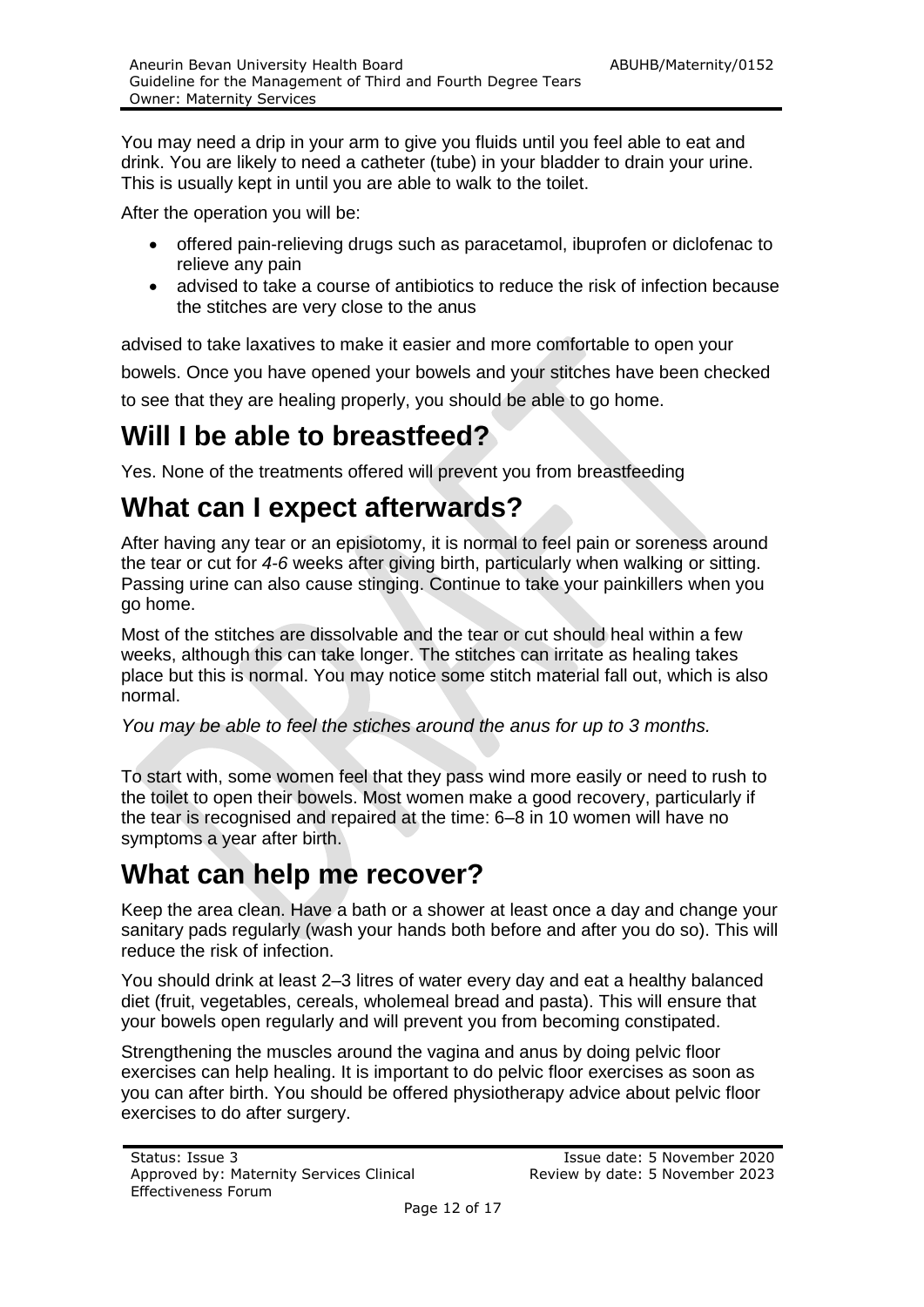Looking after a newborn baby and recovering from an operation for a perineal tear can be hard. Support from family and friends can help.

## **When should I seek medical advice after I go home?**

You should contact your midwife or general practitioner if:

your stitches become more painful or smelly – this may be a sign of an infection you cannot control your bowels or flatus (passing wind). If you have bleeding from the site of perineal tear.

Talk to your GP if you have any other worries or concerns. You can be referred back to the hospital before your follow-up appointment if you wish.

# *What do I need to know about my bowels?*

*Opening your bowels should not affect your stitches. For the first few days after your third- or fourth-degree tear is repaired, control of your bowels may not be as good as before you had your baby. It is important to eat well and drink plenty of water to help avoid constipation. You should drink at least 2 litres of water every day and eat a healthy balanced diet (for instance fruit, vegetables, cereals and wholemeal bread).*

When opening your bowels, the best position to sit in is with your feet on a stool to *raise your knees above your hips (see image). This helps straighten out your bowels. Try to relax and rest your elbows on your knees. Bulge out your tummy by taking big abdominal breaths – this will help to expel your faeces without straining.* 



*Take your time and do not rush.* 

# **What is anal incontinence?**

Anal incontinence is when you have problems controlling your bowels. Symptoms include sudden, uncontrollable urges to open your bowels and not being able to control passing wind. You may also soil yourself or leak faeces. Most third- or fourth-degree tears heal completely, but some women may experience these symptoms. It is important to talk about any concerns you have. Women with anal incontinence will be referred to a specialist team for treatment, which may include physiotherapy or surgery.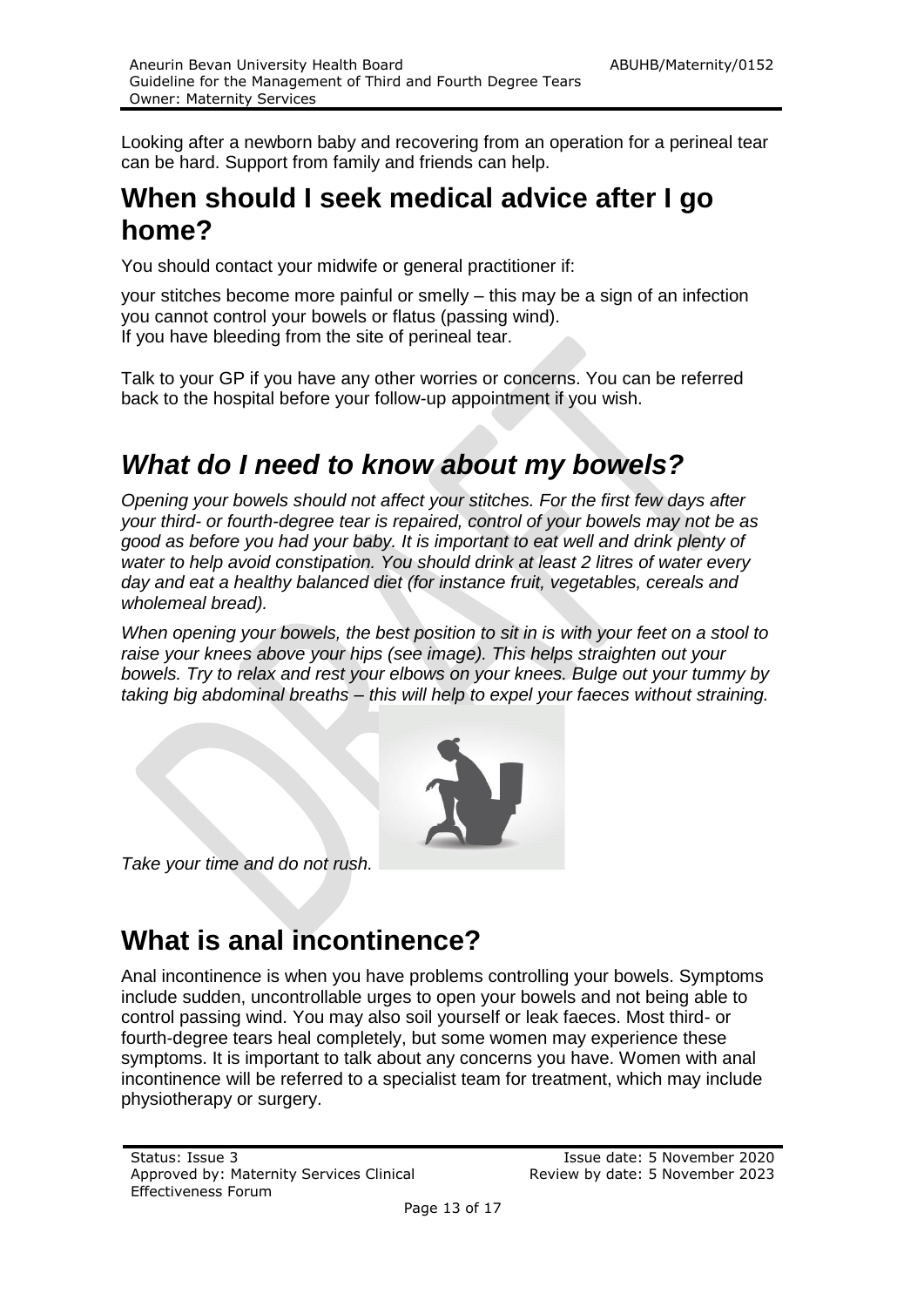# **What should I expect when getting back to normal daily activities?**

*If you have had a third- or fourth-degree tear, you should avoid strenuous activity or heavy lifting for 4–6 weeks. After 4–6 weeks, you can gradually increase your general activity.*

*Support from family and friends can really help you while your body gradually adjusts and gets better. If you continue to experience symptoms after 6 months, see your healthcare professional.*

*Following a perineal tear, if you are developing anxiety, have low mood or feel that you need additional support, you should talk to your healthcare professional.*

# **When can I have sex?**

In the weeks after having a vaginal birth, many women feel sore, whether they've had a tear or not. If you have had a tear, sex can be uncomfortable for longer. You should wait to have sex until the bleeding has stopped and the tear has healed. This may take several weeks. After that you can have sex when you feel ready to do so.

A small number of women have difficulty having sex and continue to find it painful. Talk to your doctor if this is the case so that you can get the help and support you need.It is possible to conceive a few weeks after your baby is born, even before you have a period. You may wish to talk with your GP or midwife about contraception or visit your local family planning clinic to discuss this.

# **Your follow-up appointment**

You may be offered a follow-up appointment at the hospital 6–12 weeks after you have had your baby to check that your stitches have healed properly. You will be asked questions about whether you have any problems controlling your bowels. You may be referred to a specialist if you do.

You will also have the opportunity to discuss the birth and any concerns that you may have.

# **Can I have a vaginal birth in the future?**

Most women go on to have a straightforward birth after a third- or fourth-degree tear.

However, there is an increased risk of this happening again in a future pregnancy. Between 5 and 7 in 100 women who have had a third- or fourth-degree tear will have a similar tear in a future pregnancy.

You may wish to consider a vaginal delivery if you have recovered well and do not have any symptoms. If you continue to experience symptoms from the third- or fourth-degree tear, you may wish to consider a planned caesarean section.

You will be able to discuss your options for future births at your follow-up appointment or early in your next pregnancy. Your individual circumstances and preferences will be taken into account.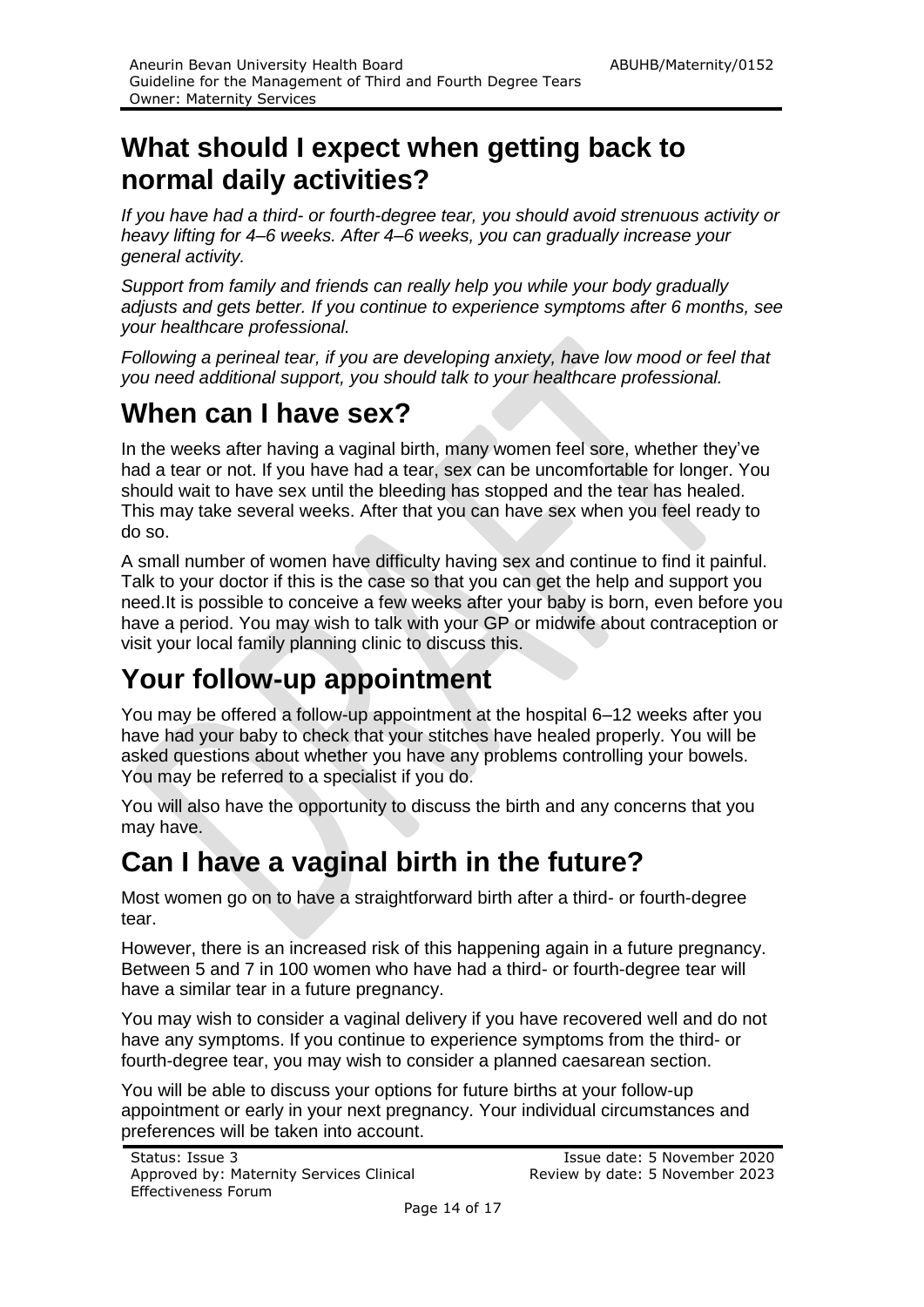#### Appendix 4

## **Perineal tear: Third & Fourth Degree Repair Sheet**

| Date:<br>Operator:                                         | Time: |                                                |
|------------------------------------------------------------|-------|------------------------------------------------|
| Assistant:                                                 |       | Addressograph                                  |
| Anaesthetist:                                              |       |                                                |
| Scrub Nurse:                                               |       |                                                |
| Anaesthetic: LA / Spinal / Epidural / CSE / GA             |       |                                                |
| Location: Theatre / Delivery room                          |       |                                                |
| Parity: Primip / Multip                                    |       | IOL: $Yes / No$                                |
| Mode of Delivery: SVD / Forceps / Ventouse / Both<br>Other |       | Position at delivery: OP / OA / OT /           |
| Birthweight:kg                                             |       |                                                |
| Length of $2^{nd}$ stage: hrsmins                          |       | Episiotomy: Yes / No                           |
| Shoulder Dystocia: Yes / No                                |       | Prev 3rd/4 <sup>th</sup> degree tear: Yes / No |

**Classification:**  $3a \left( \langle 50\% \text{EAS} \rangle / 3b \left( \rangle 50\% \text{EAS} \right) / 3c \left( \text{EAS} \& IAS \right) / 4^{\text{th}} \left( \text{Anal mucosa involvement} \right) /$ **Other** 

| Repair:                                |                                                        | <b>Suture material:</b>                                    |                     |
|----------------------------------------|--------------------------------------------------------|------------------------------------------------------------|---------------------|
| External anal sphincter<br>Other       | Identified Y/N                                         | Overlap / End to End / Other                               | $3.0$ PDS $\prime$  |
| Internal anal sphincter Identified Y/N |                                                        | Interrupted / Continuous / Other 3.0 PDS / Other           |                     |
| Anal Mucosa                            | Interrupted / Continuous / Other<br>3.0 Vicryl / Other |                                                            |                     |
| Vaginal Mucosa<br>Other                |                                                        | Interrupted / Continuous / Other 2.0 Vicryl rapide /       |                     |
| Perineal Body                          |                                                        | Interrupted / Continuous / Other 2.0 Vicryl rapide / Other |                     |
| Perineum<br>Other                      |                                                        | Interrupted / Sub-cuticular / Other                        | 2.0 Vicryl rapide / |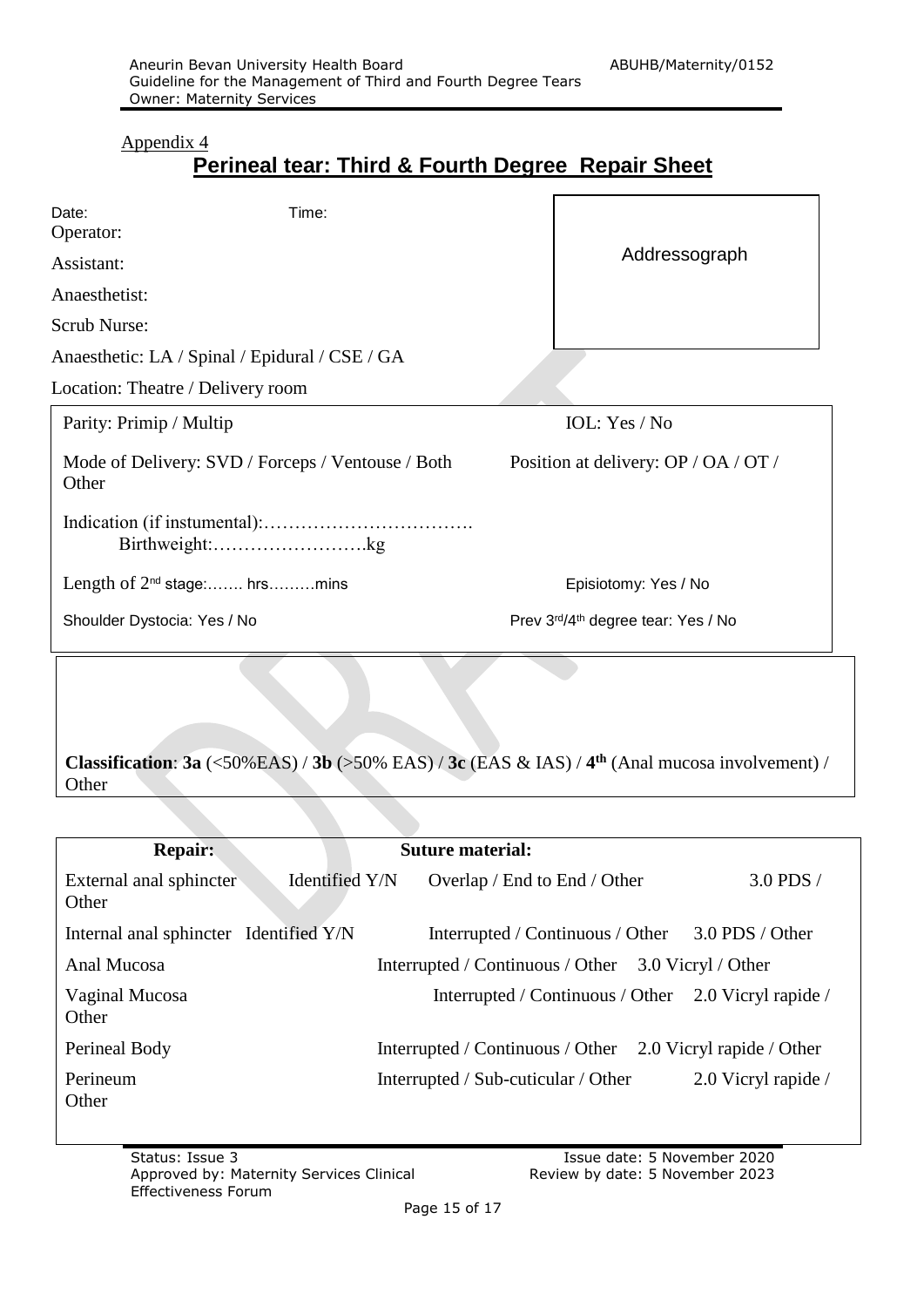Aneurin Bevan University Health Board ABUHB/Maternity/0152 Guideline for the Management of Third and Fourth Degree Tears Owner: Maternity Services

| <b>Following Repair:</b>                        | PV done: Yes / No                 | PR done: Yes / No                                          |  |  |
|-------------------------------------------------|-----------------------------------|------------------------------------------------------------|--|--|
| Catheter: Yes / No                              | Remove at:                        |                                                            |  |  |
| Pack: Yes / No                                  | Remove at:                        |                                                            |  |  |
|                                                 |                                   |                                                            |  |  |
|                                                 |                                   |                                                            |  |  |
|                                                 |                                   |                                                            |  |  |
| <b>Postnatal Management:</b>                    | Prescribed / Arranged:            |                                                            |  |  |
| <b>Antibiotic Cover</b><br>N <sub>o</sub>       |                                   | Cefuroxime 1.5g iv & Metronidazole iv (at repair)<br>Yes / |  |  |
| Cefalexin 500mg tds (1 week)                    |                                   | Yes / No                                                   |  |  |
| Metronidazole 400mg tds (1 week)                | Yes / No                          |                                                            |  |  |
| <b>Stool Softeners</b>                          | Lactulose 10mls bd (10 days)      | Yes / No                                                   |  |  |
| Analgesia                                       | Voltarol 50mg po tds (1 week) prn | Yes / No                                                   |  |  |
| Paracetamol $500mg - 1gm$ po qds (1 week)       | Yes / No                          |                                                            |  |  |
| Follow up                                       | Pelvic floor pathway commenced    |                                                            |  |  |
|                                                 |                                   |                                                            |  |  |
| <b>Risk Management:</b>                         | Woman informed of nature of tear  | Yes / No                                                   |  |  |
| Information leaflet given to patient            | Yes / No                          |                                                            |  |  |
| If 3b or more, critical incident form completed |                                   | Yes / No                                                   |  |  |

……………………………………………………………………….Signature, Name & Grade

(Supervision Yes / No)